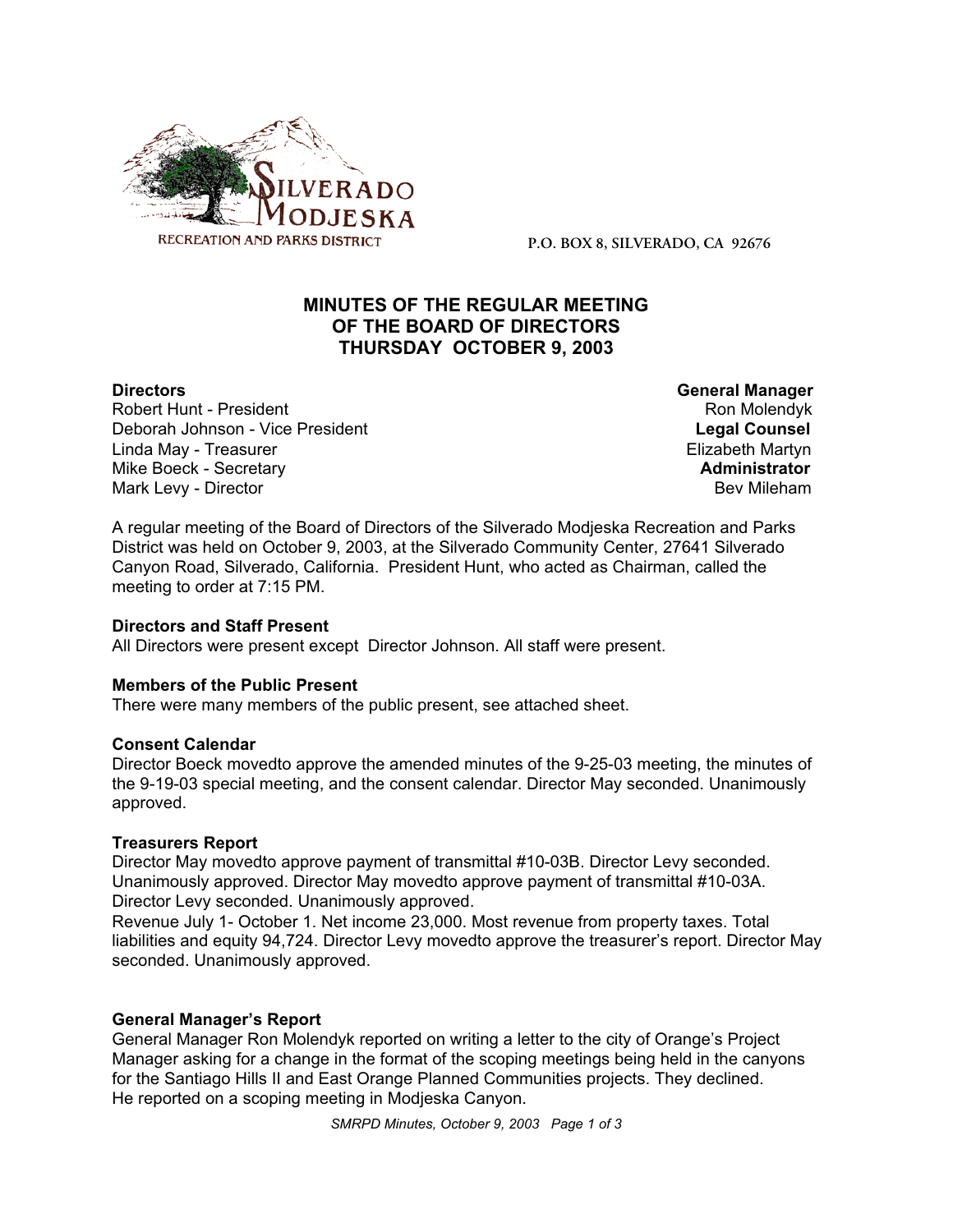He also discussed meeting an Irvine representative about property next to Silverado Elementary School, a piece of property next to the Church and some property near the entrance of Silverado Canyon. He wanted to know if they would give us ( the community), the property to use for Easter Breakfasts , Canyon clean-ups etc..

## **Other District Business**

The Holtz Ranch negotiations and agreement was talked about. There is a 10-page document that the public is welcome to see.

The land, ( called the Riviera) will be deeded to the county if the project is approved. Director Boeck shared a little history of the decisions the board made about the Riviera area. The final contract was signed June 11, 2003. The public was offered a copy to be mailed to them if they desired.

## **Silverado Children's Center Status update**

The transfer is still in place. The Directors understand the communities concerns.

The Board must see to it that the law is followed.

A discussion of mediation followed. Bill Campbell offered his office for the discussions to take place.

Director Hunt then stated that the board had no intention to raise the tuition, change the teaching philosophies or the teachers at the Children's Center.

The public was thanked for attending. And then the public was asked for comments concerning the Children's Center.

Leslie Paskus Amador spoke as a concerned parent. She said she believed concessions needed to be made on both sides. That the attacking should stop and implored everyone involved to mediate, to work together and to solve the problem. She made three points. 1. That the legal requirements needed to be taken care of. 2. The business end of the Center needed to be complied with. 3. The people needed to come together.

Others from the public spoke, the majority of the speakers opposed the decision made by the board. The topic of separation was discussed again. Peter Bollinger wants parents to have control of the Center and not the Board. They would like this to happen quickly. The subject of mediation was mentioned several times.

## **Termination of Silverado Children's Center Director's contract pursuant to Board action of Sept. 19, 2003**

Director Boeck moved approval of termination contract. Director May seconded. Director Levy opposes.

## **Discuss pros and cons of Orange County Fair Board Ranch site being located within District boundaries**

The Orange County Fair Board is looking for a place to put their Historical Ranch. Ron Molendyk drafted a letter to President Valesquez for information to pursue this for our community. He didn't know what land we could offer yet. But is looking into it. It could be a way to build up our revenues.

#### . **Committee Reports.**

## **Recreation**

Director Levy is hiring a lady from the YWCA to help with the catalogue and program scheduling. Pam Doss will also help advise.